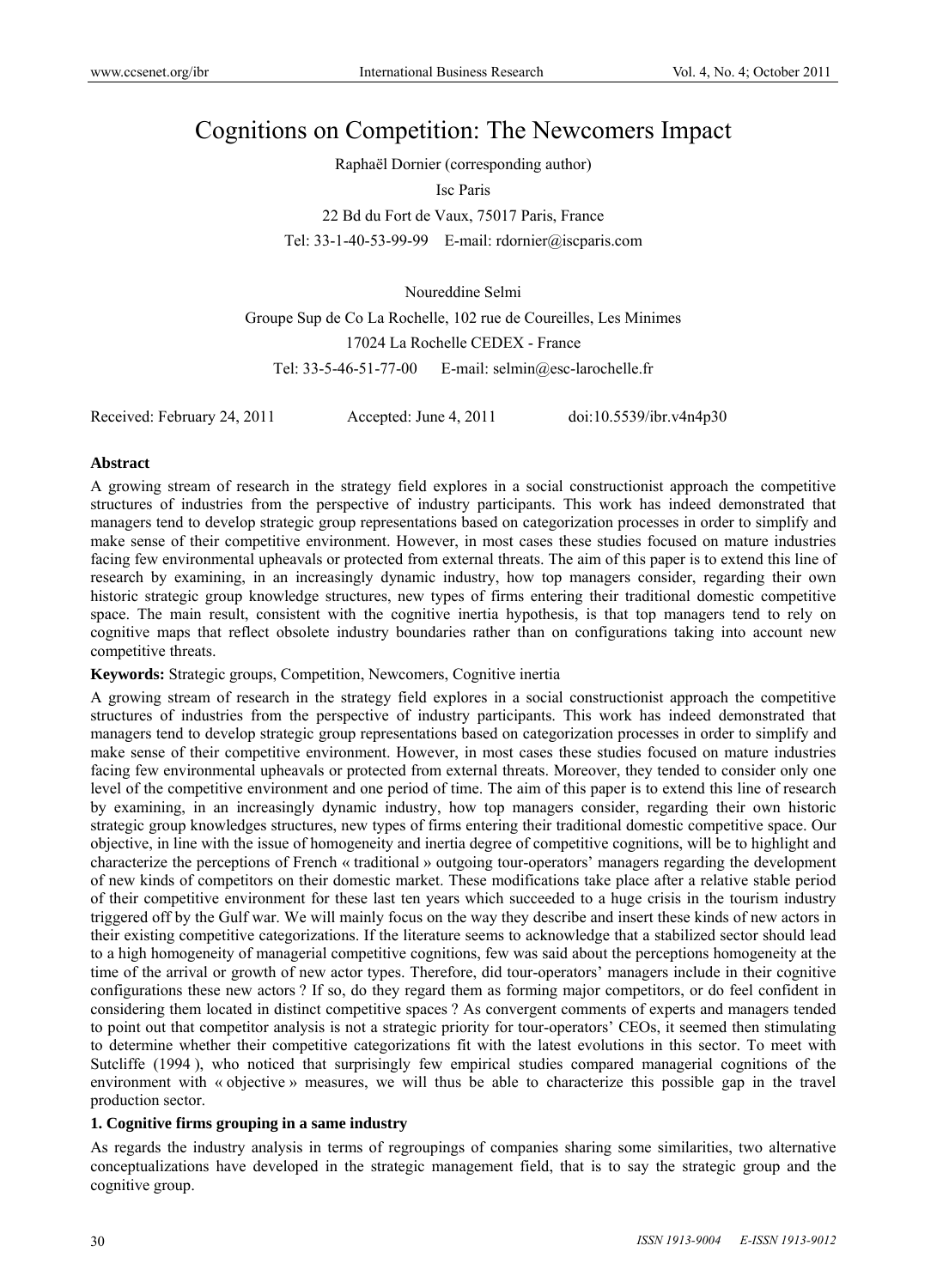# *1.1. The two main concepts*

The first stream, coming from industrial organizations, began in 1972 with Hunt who identified three asymmetry sources between firms in the U.S. appliance industry, from which he distinguished four strategic groups and the entry barriers peculiar to each one. Afterwards, all the way through the seventies and eighties, other theoreticians used similar general principles to uncover in an industry groups of firms following a same strategy. Strategic groups were typically defined by the researcher, who used to have recourse to diverse series of financial and strategic variables, gathered from financial reports or other public information sources, to classify firms in strategic groups. Many theoreticians in this field implemented methodologies which ensured an homogeneity between firms belonging to a same group while preserving heterogeneity between firms belonging to distinct groups (ex: Caves & Porter, 1977 ; Hatten, Schendel & Cooper, 1978 ; Newman, 1978 ; Harrigan, 1983 ; Oster, 1982 ; Hawes & Crittenden, 1984 ; Cool, 1985). Implicit in this approach to competitive positioning lies the hypothesis that such datas are able to capture in a pertinent way competition roots (Hodgkinson, 1997). Industrial environments would then be objective entities waiting to be revealed through formal analysis. Nevertheless, this stream, although it dominated during more than twenty years the major part of the literature on competition, was confronted with numerous criticisms by the end of the eighties. Hatten and Hatten (1987), for instance, pointed out that there could be no strategic groups in the absolute, as firms regroupings may only be analytical and conceptual constructs. Another major criticism directed at this stream, that is to say the absence of actors perceptions in the process of firms groupings, gave rise to a second stream of research coming from the cognitive approaches to strategy. The variables selected for the analysis by the theoreticians are indeed not necessarily the ones which guide decision making in the organizations and conduct the competition game (ex: Porac & al., 1989 ; Barney & Hoskisson, 1990 ; Porac & Thomas, 1990 ; Calori & al., 1992 ; Hodgkinson & Johnson, 1994). Grisprud and Gronhaug (1985), for instance, discovered that the competitive structure perceived was instrumental in the determination of the strategy selected by retailers in a geographically defined market. It is thus now widely admitted that environment perceptions, rather than its « objective » characteristics, are the true determining factors of the strategic formulation process. The authors nourishing this stream therefore advocate that the structuring of an industry in groups of similar firms should be based on managers cognitive models, rather than on a statistical analysis of variables supposed to represent the industry key economic dimensions (Walton, 1986 ; Dutton & Jackson, 1987). According to these theoreticians, managers' competitive representations are mainly based on a firms categorization process on the basis of their similarities and differences perceived (Porac & al., 1987). A fundamental property of human mind would indeed be its ability to generate cognitive categories which resumes similarities and differences between objects, events, people and conditions in the environment (Holland & al., 1986, Rosh, 1978, Smith & Medin, 1981). Categorization activity then consists in aggregating and discriminating, in classifying elements from a population in homogeneous and significantly distinct categories that it is possible to describe in terms of characteristic properties or attributes. Rosch (1981) emphasized for his part that, even unconsciously, uncertainties relating to a particular case will be resolved by calling for information about other cases better known and regarded as similar, therefore causing grouping processes. As a result, Porac and Thomas (1990) argue that strategists act as organization taxonomists while trying to specify competitors by transcending the complexity of organizational forms in the environment. Cognitive group can then be viewed as gathering attributes perceived as common to the firms belonging to this group. This categorization process simplify for decision makers the complex cognitive problem consisting in analysing individually a large number of competitors. It is to be pointed out in this stream of research the work of Reger and Huff (1993), which enlightened that grouping of competitors is an operation « naturally » achieved by managers: « Our study suggests that strategic groups are readily perceived by strategists. The study thus provides evidence that strategic groups are more than analytical conveniences used by researchers ; they are part of the way strategists organize and make sense of their competitive environment ». This psychological approach to the exploration of firms groups in an industry, which revitalized the literature on strategic groups, encouraged numerous studies. If the majority of the works following this research stream seemed to focus on the homogeneity of the competitive categorizations of managers working in a same industry, two other kinds of works were interested in a close or even complementary issue, that is to say the stability of competitive cognitions and their congruence with assessments of the competitive environment regarded as objectives.

## *1.2. Homogeneity of competitive cognitions*

The first studies on competitive cognitions, mostly pionnered by Porac and his colleagues on the Scottish knitwear industry since 1989, tended to demonstrate a high homogeneity of managers' cognitive schemes in a same industry. This homogeneity could embrace all the groups of firms identified by the CEOs (Reger & Huff, 1993) or be restricted to the sole organizations regarded as competitors (Hodgkinson & Johnson, 1994). Porac and his colleagues (1995) for instance, drew up a cognitive model shared by nearly all managers which consisted in six organizational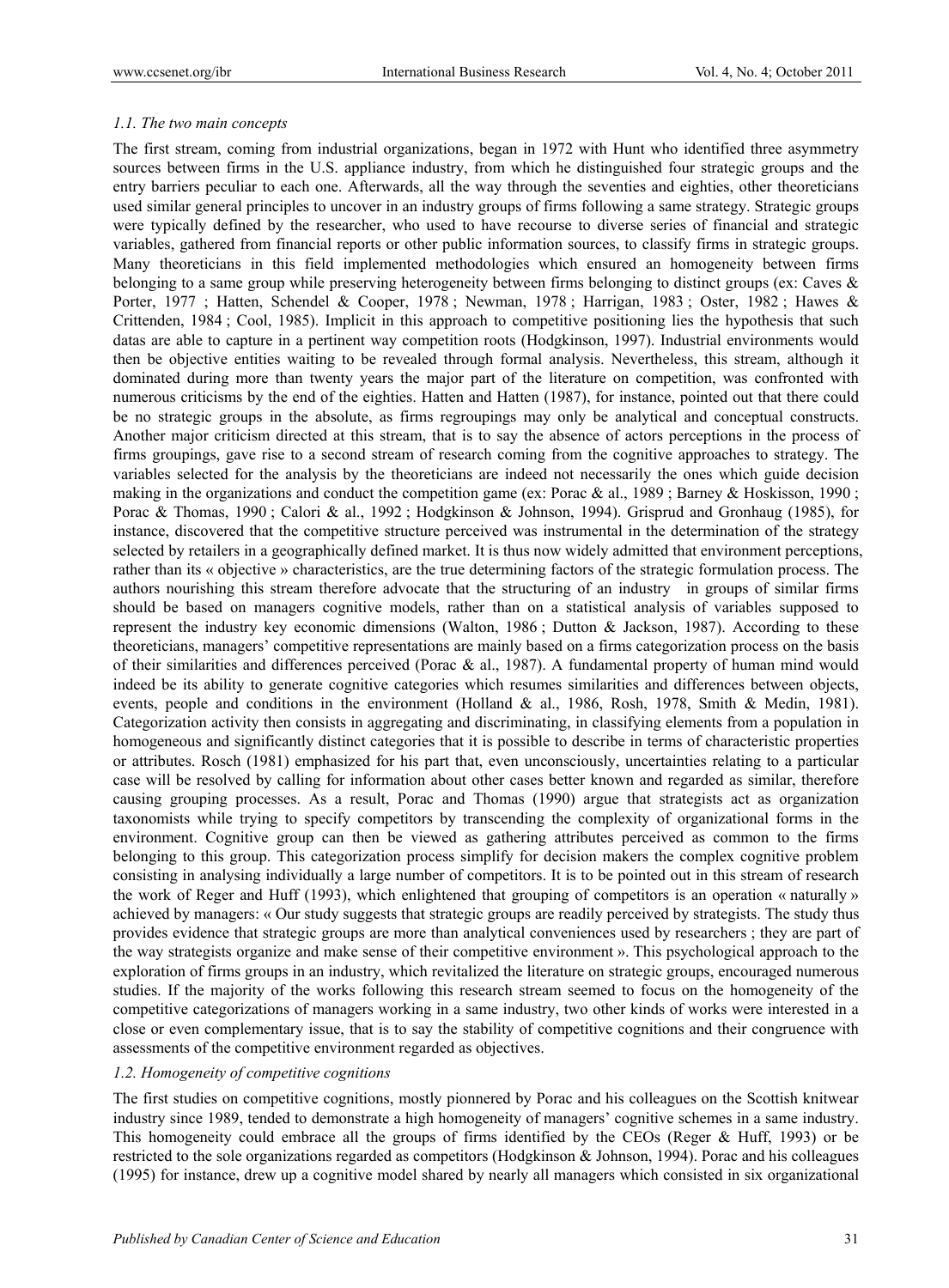forms based on such attributes as size of the firm, technology, product type and geographical location. These authors identified numerous factors likely to encourage an homogenization process of the competitive categorizations identified by managers. This cognitive homogeneity could mostly be the result of the fact that in any given industry actors interact within conventions and trade associations (Starbuck, 1975), take part in similar training programs and are exposed to common environments (Abrahamson & Fombrun, 1994 ; Porac & al., 1989). They also share the same information sources, like trade journals, and sometimes the same consultants and executives (Calori & Sarnin, 1995). Factors like the presence in an industry of charismatic leaders, likely to spread their own perceptions, the similarity of the educational programmes followed by managers and mutual work experiences can also contribute to reinforce this homogenization process of competitive cognitions (James, 2000). The whole of these interaction processes (Eden & Radford, 1990), described as socio-cognitive (Ginsberg, 1990), foster then the combination of individual cognitive competitive schemes to lead to very similar or shared competitive space mental models. Other studies, on the contrary, tended to demonstrate an heterogeneity of cognitive competitive categorizations between industry participants (ex: de Chernatony et al., 1993 ; Johnson & al., 1998 ; Reger, 1990). The datas collected by Grisprud and Gronhaug (1985) highlighted the existence of some competitive cognitions variety in a geographically relatively narrow market. Similarly, Daniels and his colleagues (1994) observed a diversity of individual cognitive schemes in a same industry, as well as Calori and Sarnin (1995) in a study revealing the competitive cognitions of managers from different nationalities operating in the automobile industry. Hodgkinson et Johnson (1994), for their part, showed that heterogeneity of cognitions, although real at the industry level regarding both the competitive categories identified and the richness of their descriptions, was less obvious between managers sharing a same function and/or working in a same company. Although few theoreticians explicitly focused on the antecedents of cognitions heterogeneity, some of them identified propitious conditions for such phenomenon at the inter-organizational and intra-organizational levels (Narayanan & Kemmerer, 2001). At the inter-organizational level, heterogeneity would be more likely in turbulent environments (Reger & Palmer, 1996), during the first stages of the industry formation and in markets characterized by a diversity of products, consumers and technologies (Easton & al., 1993). On the other hand, as industries evolve through their life cycles, managers' cognitive models of the competitive space would become increasingly stable and similar ((Levenhagen & al. 1993). National culture also affects the interpretations and responses of managers regarding strategic issues (Calori & al., 1992 ; Schneider & de Meyer, 1991). At the intra-organizational level, it was emphasized that managers' world views are shaped, at least partly, by their carrers (ex: Bouchet, 1976 ; Gunz, 1989 ; Hambrick & Mason, 1984 ; Whitley, 1987). As mental models are determined by experience (Schoenfeld & Herrman, 1982) and by the belonging company specificities, it may seem legitimate to consider the possibility of divergences between individual mental models of competition (Daniels & al., 1994). Managers, in different roles, indeed face specific environmental contingencies, at least in terms of context, function and responsibility levels (Lawrence & Lorsch, 1967). Beyond the identification of factors likely to explain variations in terms of homogeneity of competitive categorizations discussed in different studies, some authors, and mostly Hodgkinson, wondered about the possible methodological biases and holes existing in this literature stream. One problem the authors trying to establish to which extent managers mental models are homogeneous are confronted with lies in the difficulty to compare a mental model with another, both regarding their structure and their content (Hodgkinson, 1997). In fact, homogeneity or heterogeneity were assessed in the literature at different levels. For instance, whereas some estimate the homogeneity regarding the dimensions used by managers to categorize competitors (ex: Reger, 1990), others focus on the content of resulting categories (ex: Reger & Huff, 1993). Moreover, according to Hodgkinson (1997), most of the studies which discovered diverse mental models of competitive structures tended to use methodologies which, by their own nature, may have accentuated surface differences at the expense of underlying similarities.

#### *1.3. Stability of competitive cognitions*

While some theoreticians (ex: Barr & al., 1992; Bartunek, 1984; Fahey & Narayanan, 1989; Fletcher & Huff, 1990 ; Huff & Schwenck, 1990 ; Laughlin, 1991 ; Narayanan & Fahey, 1990) explored cognitive change processes in a variety of domains, only three studies focused on the stability of cognitive competitive categorizations over a limited period. These three studies, carried out by Gronhaug and Falkenberg (1989), Reger and Palmer (1996) and Hodgkinson (1997), used a longitudinal research design and concentrated on industries experiencing environmental upheavals of distinct natures. They all leaded to similar results, that is to say a high stability of cognitive competitive categorizations. These perceptions seemed then not to fit any more with the market economic realities, as evaluated by outward experts. Such results therefore tie up with conclusions of numerous studies which revealed wide errors and biases in cognitions (Kahneman & Tversky, 1973 ; Kiesler & Sproull, 1982 ; Lant, Milliken & Batra, 1992). Population ecology theoreticians like Hannan et Freeman (1989) postulated that inertia forces often prevent organizations from adapting to changing environments. As Porac and Thomas (1990) pointed out, a possible source of such weak flexibility derives from the cognitive inertia peculiar to managers. Managers, as transactions in the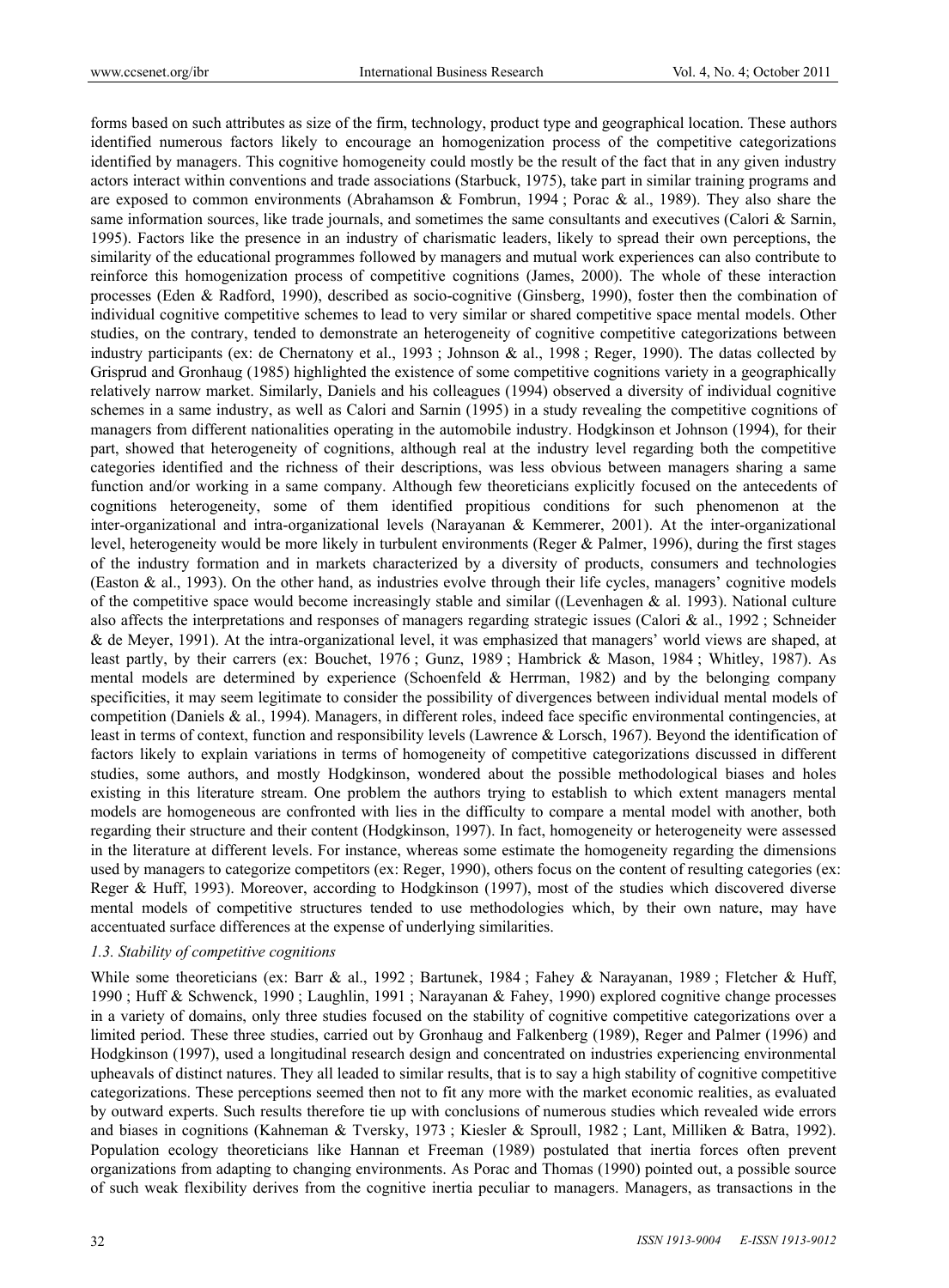market stabilize, become indeed increasingly dependant on the shared mental models which came to prevail. The notion of cognitive inertia therefore involves to a certain extent that firms experiencing difficulties may perpetuate them due to the inability of their managers to revise their mental models of the competitive space quickly enough to adapt to a moving environment (Hodgkinson, 1997a). In line with this general issue of competitive cognitions homogeneity and their congruence with environmental upheavals, we selected as our empirical field the french outgoing tour-operating industry, mostly due to the significant competitive modifications it experienced these last years and to the weak number of studies focusing on this complex sector.

## **2. Methodology**

## *2.1. The French outgoing tour-operating competitive system*

The French outgoing tour-operating sector seems to exhibit two main characteristics, identified both by managers and experts: its fragmented nature, with nearly 360 actors, and an a weak average profitability, a situation which favours acquisitions and mergers leaded mostly by English and German tour-operators. The tour-operator, which production is generally marketed through travel agencies, is the emblematic actor in this sector, as its main activity is precisely to combine the different elements making up packaged or inclusive tours. Its position is therefore central in the field of tourism, as it is linked both with actors located upstream like hotelkeepers and airways companies and actors located downstream like travel agencies or end customers. Some companies have overshadowed for the last decades the French tour-operating sector by their seniority, reputation and size. The two main ones, which are leaders in terms of turnover, are Nouvelles Frontières and Le Club Méditerranée. The former has an important activity of air travels only sales, while the latter is more regarded as managing an hotel network rather than being a genuine tour-operator. Besides these two main historic figures or French tourism coexist nearly 360 tour-operators, more or less specializing on activities like trekking or on travel destinations like Turkey. For these last few years, three main kinds of actors have intensified their presence in the French tour-operating market. The first actor type is made of foreign tour-operators, mostly German and English ones. These tour-operators, due in particular to the specificity of their respective domestic markets, enjoy a size well superior to the one of the first French tour-operators. TUI's turnover, for instance, which is the leading tour-operator on the German market, is thus ten times larger than the one of Nouvelles Frontières. It is nevertheless to be noticed that the penetration of foreign tour-operators on the French market is mainly limited to taking stakes in french companies, sometimes majority ones, but they do not actually endanger domestic tour-operators' identity, as these latter ones retain their brands and production specificity. The second actor category consists in organizations which specialized on travel sales on line. These companies, like for instance Karavel or Lastminute, focused their strategy mostly on the internet media and penetrated the travel sector by this means. These only-internet based actors are, for most of them, independent and therefore not legally or financially linked with specific tour-operators. If their original activity is the distribution via internet of air travels or travel packages designed by organizations specializing on tour-operating, mostly in the case of trips sold at the last minute, some of them attempt to develop their own production activity. As almost all tour-operators described as « traditional » tend to develop their own web site aimed at marketing their production, it therefore seems that it is for the best interest of these web specialists to reduce their dependence towards these suppliers by directly negotiating with contractors located upstream the tourism field like airways companies or hotel networks. Lastly, the third type of actors consists in mass merchandisers like Leclerc or Carrefour. These large-scale distribution actors, which originally did not offer packaged tours, turned to this range of products at the beginning of the nineties and since then kept on developing this activity. Some analysts thus consider that large-scale distribution could represent nearly 30 % of the total travel sales on the French market by the year 2005 (Secrétariat d'Etat Français au Tourisme, 2002). Even if the production activity of this organizational type is delicate to measure, their financial power and their ability to generate high volumes for a same kind of product could lead them to increasingly develop this activity. To complete this overview, it is to be stressed that the French tour-operating sector seems to represent a typical case of a close field likely to develop its own competitive recipe. We can indeed list some factors encouraging a high interaction level between tour-operators managers: nearly 80 % of all French outgoing tour-operators are located on the Parisian area, its trade association gather an important number of organizations and many managers completed their entire career in this sector after following tourism studies. Nevertheless, we suspect that we will also find some differences in competitive cognitions as many tour-operators hold strong identities and as this sector is attractive for young entrepreneurs not yet exposed to collective representations.

## *2.2. Sample*

We interviewed only CEOs, marketing directors or sales directors from a high diversity of tour-operators in terms of size and product range specificity. Strategic management theoreticians indeed argue that a crucial role in competitive dynamics is played by key managers who scan rival organizations and draw up strategies aimed at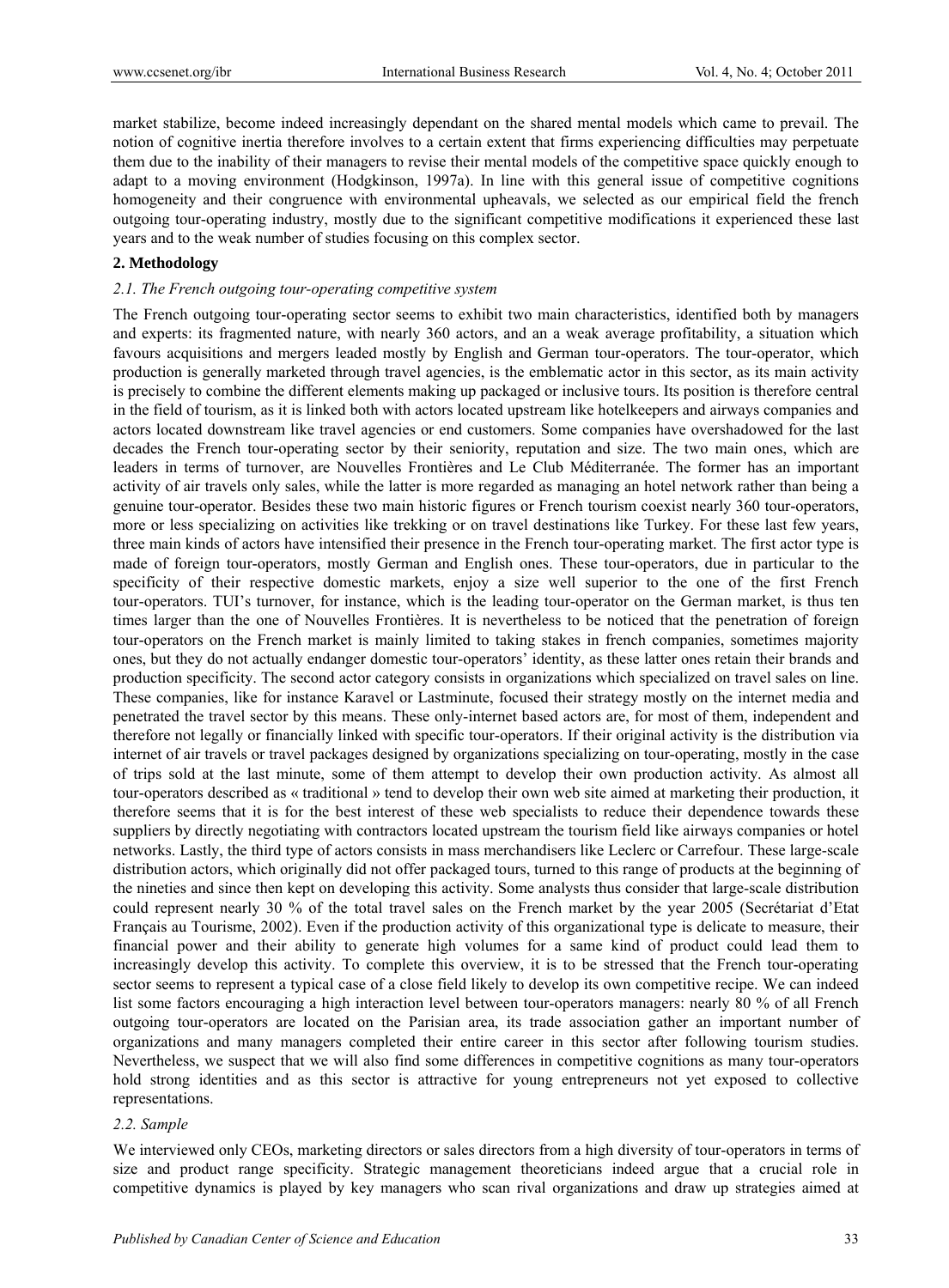improving firm performance (Porter, 1980; Rumelt, 1987). Hambrick and Mason (1984) similarly pointed out that strategic decisions are affected by top executives cognitive models. Lyles et Schwenk (1992), for their part, stressed that decision-makers have a huge influence on the development of organizational knowledge structures as they are the ones who initially interpret the importance of environmental events and disseminate their perceptions about environment structure by their speeches and comments. We therefore interviewed 43 top managers belonging to 42 distinct « traditional » tour-operators. Interviews were conducted at the interviewee's office after a brief and deliberately vague description of the study objectives was given. All interviews were recorded and afterwards retranscribed. The interviews, which took place between April and December 2001, lasted on average 45 minutes. Our sample consisted in 2 non-specialized tour-operators and 41 specialized tour-operators. As according to most managers interviewed less than 10 outgoing tour-operators could be regarded as non-specialized on the french market, whereas 350 could be considered specialized, the structure of our sample in terms of specialization degree could be seen as satisfactory.

#### *2.3. Data Collection*

We questionned tour-operators' managers concerning two levels of their competitive environment. The first level refers to the whole population of organizations having a packaged travel production activity and operating on the French market, except those organizations specializing only on a receptive activity or on business trips. We thus focused on the way they categorize the organizations making up this population. We described this cognition kind, which is supposed to take into account the whole of a given population sharing a same activity, as « wide competitive cognition ». The second level relates only to those organizations that managers identify as competing with their own company. We take then an interest in the way they identify and categorize these perceived competitors. This type of cognition, much more restricted in the scope of the organizations taken into consideration, will be described as « close competitive cognition ». Besides this double dimension of the field covered by competitive cognitions, we also introduced a double temporal dimension. Managers are indeed asked to identify organizational categories not only in their wide and close competitive environments, but also currently and by the year 2005. It seemed interesting to consider a long term perspective in our study, as most works on strategic and cognitive groups tended to give priority to a retrospective or current point of view. A three years temporal horizon was considered as most managers, during preliminary interviews, revealed that it corresponded to the maximum period of time they felt at ease to forecast. Therefore, if managers did not yet integrate new actors in their competitive cognitions regarding the current market, they could be doing so concerning their anticipations of their competitive environment as it would be structured in 2005. We used an interview guide focusing on three major topics: identifying and characterizing the different groups of outgoing travel producers currently and by the year 2005, identifying and characterizing the different groups of outgoing travel producers currently and by the year 2005, characterizing the three new kinds of travel producers currently and by the year 2005. If the first two topics gave priority to a cognitive process close to the automatic mode (Reger & Palmer, 1996), as the techniques used were non-directive and induced spontaneous answers, the third topic, for his part, induced a cognitive process getting close to the controlled mode (Reger & Palmer, 1996). We specify that each content of the third theme was introduced only in case it was not previously spontaneously mentioned. Following the works leaded by Porac and his colleagues, the hierarchical taxonomy technique was used to elicit managers' categorizations regarding the whole population of organizations developing an outgoing travel production. This procedure lies on a considerable knowledge body suggesting that cognitive categories can be organized in a hierarchical way (Rosch, 1978). By this approach, managers are induced to identify sub-categories emanating from a starting one. Once the first level categories identified, managers are then asked to reveal new sub-categories emanating from these first level categories. We specify that we wished to restrict these taxonomies to two sub-levels. Indeed, for time constraints and as the distinctions within categories of outgoing travel producers elicited could be in the absolute carried out until obtaining as many categories as tour-operators on the French market, it seemed preferable to stop the subdivision exercise at this stage. In line with Porac, we redrawed this subdivision process in front of the manager who thus was free to modify or complete his answers as the session was going ahead. In case the manager did not spontaneously mention companies belonging to each of the group identified, we then asked him to do so. After eliciting managers' taxonomies regarding their current competitive environment, we then asked them to determine which possible modifications this taxonomy would experiment by the year 2005, considering both the categories identified and their content. For collecting cognitions relating to the close competitive environment, we had recourse to the « visual card sorting technique », mostly used by Calori and his colleagues in the strategic management field. The « visual card sorting technique » is a method derived from the « full context form » of the Kelly's repertory grids (Calori & Sarnin, 1995; Daniels et al., 1995), which does not presuppose the cognitive structures of the interviewee. Using this procedure we asked managers to gather in same groups, that he will have to describe, the organizations they identified as competitors. Managers were then induced to identify what will be the possible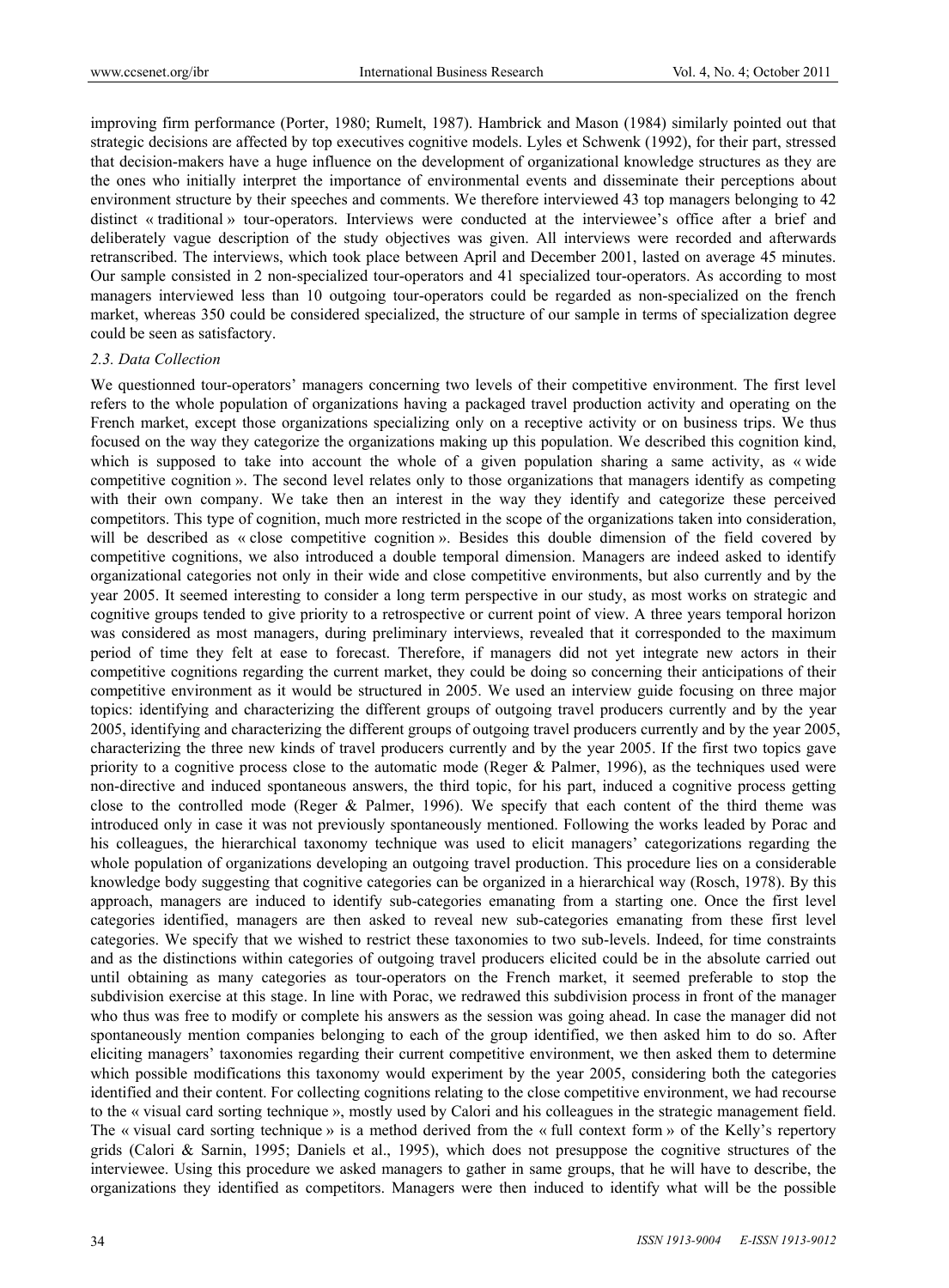modifications in the structure and content of theses groups by the year 2005. After collecting managers' cognitions in a spontaneous mode considering their wide, close, current and anticipated competitive environments, we then asked them, at the end of the interview, to characterize each of the three newcomers types, in case they did not previously mention them. This assisted characterization is encouraged by asking the two following questions:

In which ways this type of actors gets inserted in the taxonomy you previously identified, currently and by the year 2005 ?

Does this type of actors represent an opportunity, a threat or has no impact on your company, currently and by the year 2005 ?

## *2.4. Data analysis*

We distinguished in our analysis the two levels of competitive environment previously described. In order to include also the dimensions relating to the time period considered (currently and by the year 2005) and the type of answer induced (spontaneous or assisted), we then classified the managers replies regarding the three types of newcomers identified according to a grid comprising five levels. These levels refers to a descending integration of new entrants in cognitive categorizations. This grid, concerning the wide competitive environment, and which is to be applied for current and anticipated cognitions, was the following:

The newcomers category is spontaneously explicitly mentioned in the hierarchical taxonomy.

One or some members of the newcomers category are spontaneously inserted in a larger category in the hierarchical taxonomy.

The newcomers category is considered, in an assisted mode, a meaningful category and is added to the hierarchical taxonomy

One or some newcomers are, in an assisted mode, inserted in a category previously spontaneously identified in the hierarchical taxonomy.

The newcomers category is regarded, in an assisted mode, as not belonging to the outgoing tour-operators competitive system.

Concerning the close competitive environment, our analysis grid, to be applied also to current and anticipated cognitions, was the following:

One or some newcomers are spontaneously mentioned as competitors forming an exclusive category.

One or some newcomers are spontaneously mentioned as competitors but not forming an exclusive category.

One or some newcomers are spontaneously considered secondary competitors.

One or some newcomers are considered, in an assisted mode, secondary competitors.

No newcomer is regarded, in an assisted mode, as a secondary competitor.

As each grid is to be applied twice for each type of cognition (one time for cognition of current environment and one time for cognition of the environment by the year 2005), the maximum score for a certain kind of newcomers would then be 20. This score would correspond to a total no-integration of new competitors kinds in a particular competitive representation. An important methodological pitfall arises from the case of foreign tour-operators. Indeed, in case is mentioned during the interview a company hold by a foreign tour-operator but which maintains its own brand and product range, is it preferable to consider this company belonging to the foreign tour-operators' category ? Our choice was then to consider refering to this category only the sole companies which had explicitely been characterized by the managers as possessed by foreign tour-operators. It indeed seemed possible that a manager could not be aware of the ownership structure of the company he mentioned.

## **3. Results**

Average scores concerning the different newcomers categorizations are the following:

#### Insert table 1

As for wide competitive cognitions, it is to be noticed that these three actors types are far from being systematically regarded as belonging to the tour-operators global competitive system. Some managers indeed argued that only-web based operators and large-scale retailers have not and will not have, for the next three years, the capacity to develop a significant outgoing travel production activity. Now, it is to be stressed that some organizations belonging to these two categories have actually began to develop a production activity, even if its extent is difficult to assess. Nevertheless, we have to mention that anticipated cognitions average scores are better than current cognitions ones, but the difference remains weak. These results therefore seem to corroborate a phenomenon pointed out by cognitive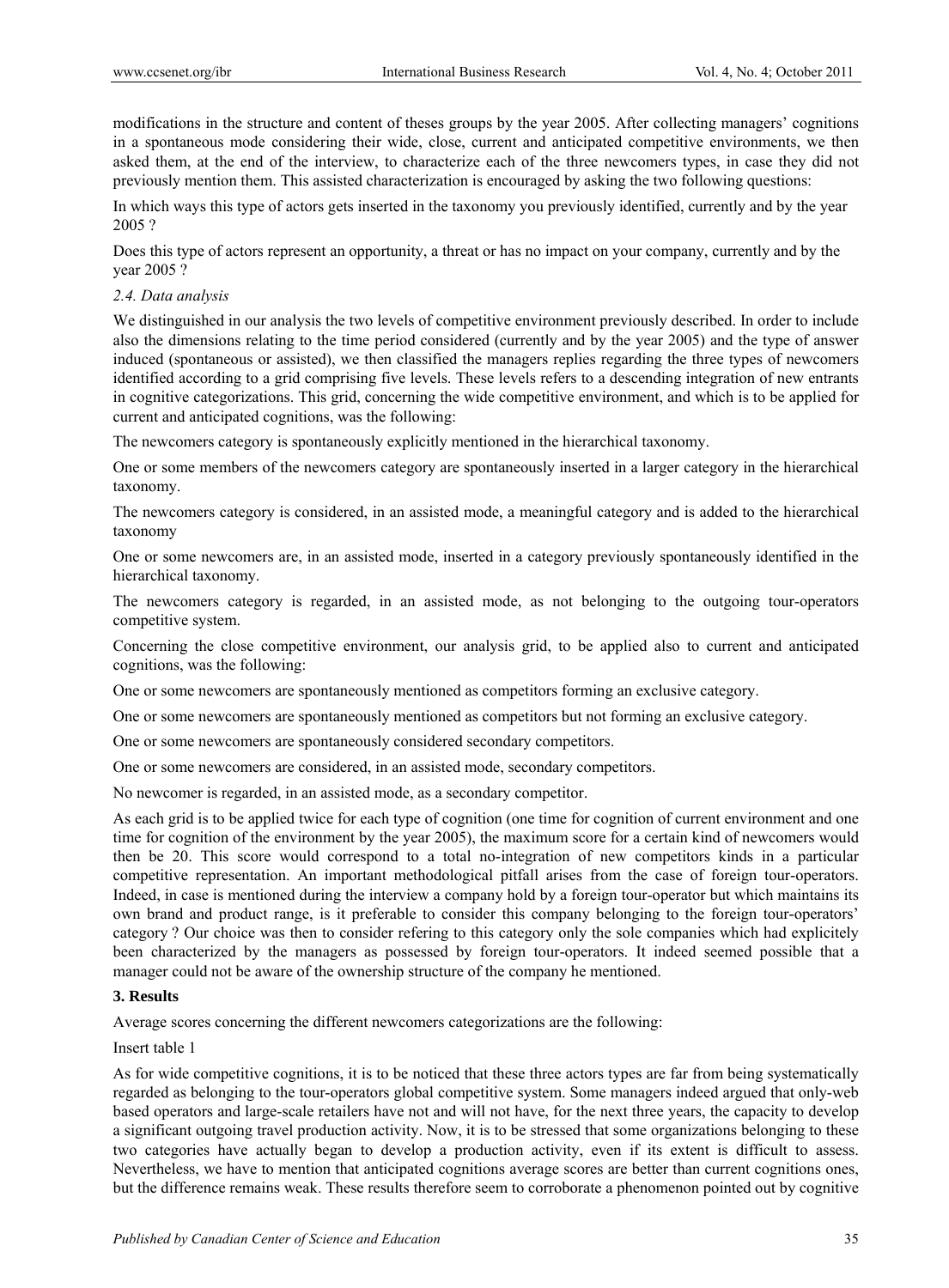theory, that is to say the exceptional nature of changes anticipations in mental models (Fiske et Taylor, 1984). If we now have a look at the extreme cases, the manager who integrated to the maximum these newcomers in its wide cognitive categorizations presents a 1,7 average score. This manager thus spontaneously cited foreign tour-operators and only-web based organizations categories in its hierarchical taxonomy, while identifying mass merchandisers as forming a meaningful category only in an assisted mode. The five managers with the best integration scores present a 2,6 average score. The newcomers impact on wide competitive categorizations was the weakest for a manager showing a 4,7 score. The average score of the five managers presenting the highest scores is 4,14. Foreign tour-operators category is, relatively to the other two new entrants categories, the most frequently characterized as belonging to the travel producers' competitive system on the French market. Nevertheless, its average score is only 3,1. The manager who integrated at the maximum this category in its cognitive configuration presents an average score of 1, while the average score for the five managers who integrated most this category is 1,4. The manager who the least integrated this category in its cognition presents for his part an average score of 5, while the average score for the five managers presenting the highest scores is 4,1. Only-web based organizations category was frequently regarded as not being a meaningful travel producers category. The main raison mentioned was that these organizations mostly market air travels or packaged trips developed by « traditional » tour-operators. It is interesting to notice that managers interviewed anticipated some weakening of the organizations belonging to this category in the next three years. Many of them felt indeed that these kind of organizations will not be able to acquire the necessary competencies for working as tour-operators. They would therefore not get the capacity to compete with « traditional » tour-operators which increasingly develop their own web-sites. These organizations born on the web would thus retain as their unique activity last minute trip sales, that it to say packaged tours that « traditional » tour-operators did not make it to sell within their planned deadlines. Only two managers did spontaneously position this category in their hierarchical taxonomies. On the contrary, eleven managers did not regard this category as forming a meaningful category of packaged trips producers, even in an assisted mode. Large-scale distribution, just like only-web based organizations, do not really get a recognition as trip producers. Most managers indeed argued that the interest of mass merchandisers is to remain distributors of tourism products combined by « traditional » tour-operators. No manager did spontaneously mention this category in its wide competitive cognitions, while twelve managers did not consider for their part this category as forming a meaningful packaged trips producers category. In addition, some managers have, in order to illustrate this supposed inability of organizations not coming from the tourism universe to succeed within this organizational field, mentioned the case of some banks which a few years ago were to cease their diversification in this field as they did not reach satisfactory profitability levels. It is clear in our results that tour-operators' managers in no way tended to consider these new types of actors main or secondary competitors. That is especially the case for only web-based organizations and large-scale retailers categories. Only three managers spontaneously mentionned foreign tour-operators as forming a meaningful category of competitors to their own organizations. The raisons adduced by many managers with regard to this no-identification of foreign tour-operators as competitors is mostly due to their non-specialized positioning. Managers also point out that french customers are so specific that they present demand levels higher than the ones of English or German customers. This cultural gap would therefore enable French tour-operators, and mostly those speciazed on a market niche and offering made-to-measure services, to be sheltered from foreign tour-operators considered trip industrialits with a standardized production. Only two managers did regard only-web based organizations as forming a specific category of current competitors. It is nevertheless to be noticed that one of these two managers foresaw the disappearance of this competitor category by the year 2005. The reasons mentioned are mostly linked with the inability of this organizational type of to offer a personalized relationship with customers, which reflects an inappropriateness of this tool for trip sales integrating an advice dimension. Moreover, managers interviewed tended to consider more these web-based organizations an additional distribution channel which gives them the opportunity to reach a wider range of potential customers. Managers also did frequently stress the financial difficulties met by this type of actors. These obstacles would then prevent them from developing a genuine production activity. It is noteworthy that only two managers named mass merchandisers as main competitors, which were inserted in a category made of non-specialized tour-operators offering standardized trips at cut-off prices. Managers seemed therefore to consider that large-scale distributors are and will not be interested in packaged trips likely to attract only few customers, like diving trips for instance. Their strategy would then to give priority to large sales volumes, mostly through hotel stays in France or in the Mediterranean area. If we now consider simultaneously managers' cognitions regarding the two analysis levels of the competitive environment mentionned, it is to be noticed that they do not seem to have been reviewed by the growing stake of these new actors kinds. Moreover, it is to be pointed out that managers tended to identify as competitors only those organizations which belonged to a same category in the hierarchical taxonomy. Thus, in most cases, competitors were clearly positioned in one of the categories forming the third level of the hierarchical taxonomy. This results therefore reveals a high interdependence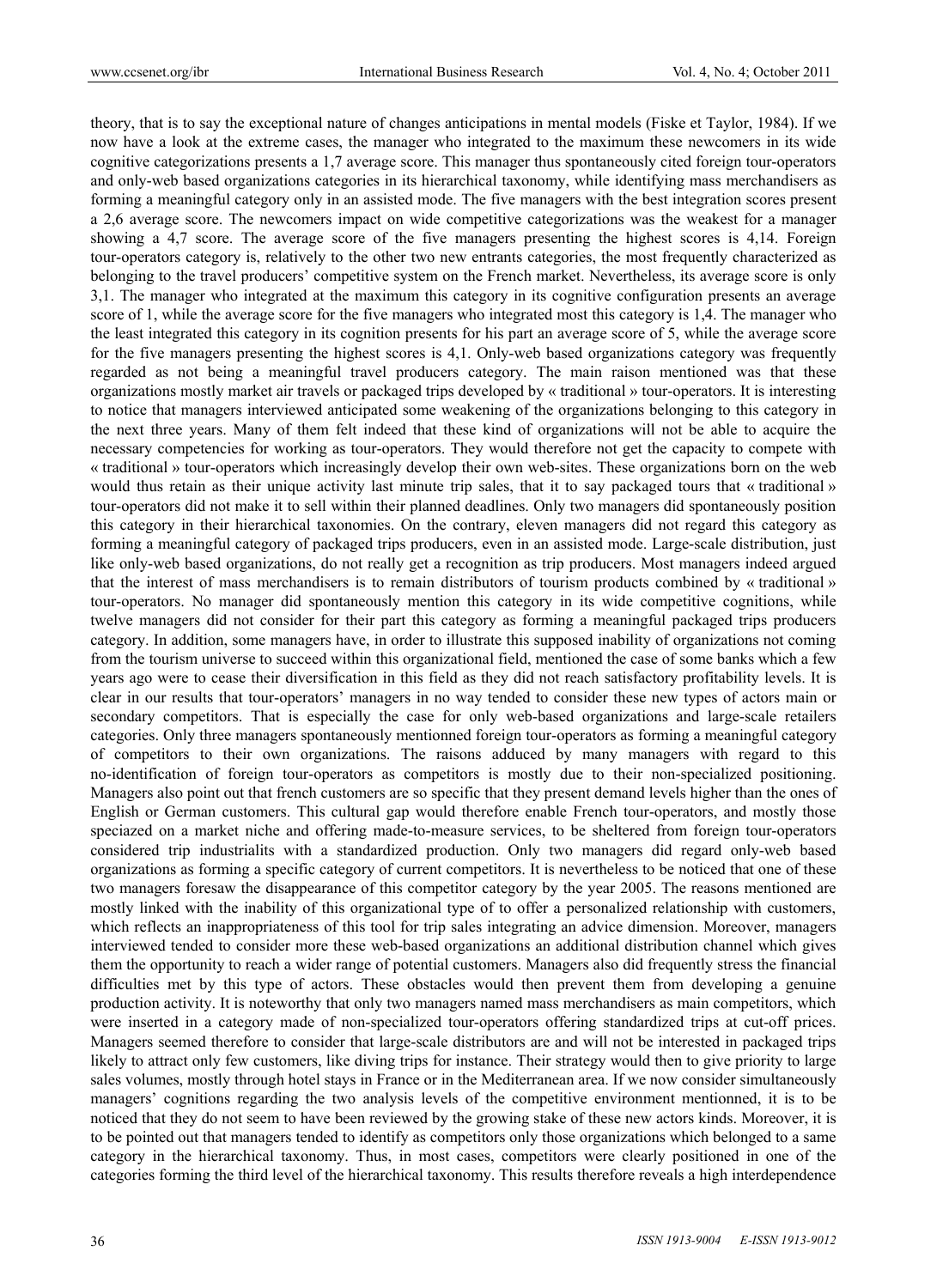between these two perceptions levels of the competitive field. This finding ties up with the results of Porac and his colleagues (1989, 1995) who used the term of inflexion point to characterize the level in the hierarchical taxonomy from which managers start to identify competitors. It is therefore hardly surprising that organizations which were not yet cognitively integrated into the wide competitive field level were not considered current or potential competitors.

# **4. Discussion**

# *4.1. Some explanations about these weak consideration of newcomers*

The surprising weak level of newcomers integration in cognitive categorizations may be explained by a series of factors associated with the specificity of the sector under study. Concerning the wide competitive environment representations, it is to be noticed that the sole population of tour-operators considered « traditional », that is to say presenting similar organizational profiles, consist in no less than 360 members. Some managers thus did emphasize discovering new tour-operators everyday while adding that numerous others also disappear at regular intervals. Such quantity of actors may therefore be likely to discourage any information search on competition. Moreover, many managers pointed out that competition scanning is in no way one of their strategic priorities. As located at the heart of the tourism field, tour-operators' managers may then be focusing on a vertical logic to the extent that they ignore actors likely to penetrate their competitive space. Moreover, many tour-operators, a characteristic that we clearly found in our sample, are small structures specializing on market niches. These actors market an offer very targetted on a destination or trip theme and therefore regard as belonging to their pertinent competitive space only the few other organizations showing nearly the same positioning. It is thus noteworthy that most managers cited less than 7 competitors, which were gathered in two or three distinct groups. Now, the three major new actors types identified have clearly a non-specialized positioning. Nevertheless, their positioning could be changing in the next three years, once they achieved to settle at the expected level on the french market. Another point to be mentioned relates to the sharp distinction which was often made between the different groups of « traditional » tour-operators. It stood out clearly from the comments made by managers from small specialized tour-operators that they felt as extremely distant from the world of non-specialized large firms like Nouvelles Frontières or Fram. The choice of the terms used by these same managers to characterize these two main categories is from this perspective revealing: trip industrialists and trip artisans. The perception of such a gap between two kinds of organizations sharing yet some similarities might explain why a rift even wider could arise concerning the characterization of newcomers showing distinct organizational forms.

## *4.2. Some methodological limits*

As our identification of competitive upheavals was limited to three new competitor kinds, we neglected other competitor categories likely to be taken into account by the managers interviewed. Some managers thus reported a new competition coming from foreign receptive organizations, not to say the one originating from hotels or airlines which are now able, due notably to the internet, to directly get in touch with end consumers. Potential tourists enjoy then growing possibilities to by-pass packaged tours as marketed by tour-operatours to assemble by themselves the different parts of their trips. The identification mode of competitive categories and main competitors might also have largely affected our results. We could indeed distinguish two identification and characterization of competitors procedures. With the first one managers are to name their competitors in reply to an open question (De Chernatony & al., 1993 ; Griprud & Gronhaug, 1985), whereas with the second one managers are given a list of firms to consider (Porac & al., 1995). Now, our methodology favoured a spontaneous quotation of competitors, a task which naturally generate a shorter list of competitors than a recognition task. This methodological choice then biased our results towards a narrowing of perceived categories and competitors (Clark & Montgomery, 1999). Nevertheless, we believe that this procedure is theoretically the most adequate, as it generates a list of the competitors most accessible in memory, that is to say the competitors that managers are likely to consider in their everyday activities. Concerning the characterization of the supposed link between competitive perception and professional career, it would certainly have been preferable to introduce an intermediate variable which would have been firm positioning. Maybe then we would have been able to identify sharp distinctions between the cognitions of managers belonging to tour-operateurs showing the same competitive positioning, but who followed different careers.

## *4.3. Implications for tour-operators' managers*

The fact of identifying few competitors and ignoring some organizations kinds in a wide competitive field may lead to prejudicial consequences for a tour-operator. Moreover, most tour-operators did not seem to have identified potential competitors, despite the fact that detecting new threats in the medium and long run is a strategic matter. Stories of managers who thought perfectly mastering their competitive field and who were then surprised by the arrival of a new competitor operating in a radical distinct way are indeed many (ex: Slywotzky, 1996). Furthermore,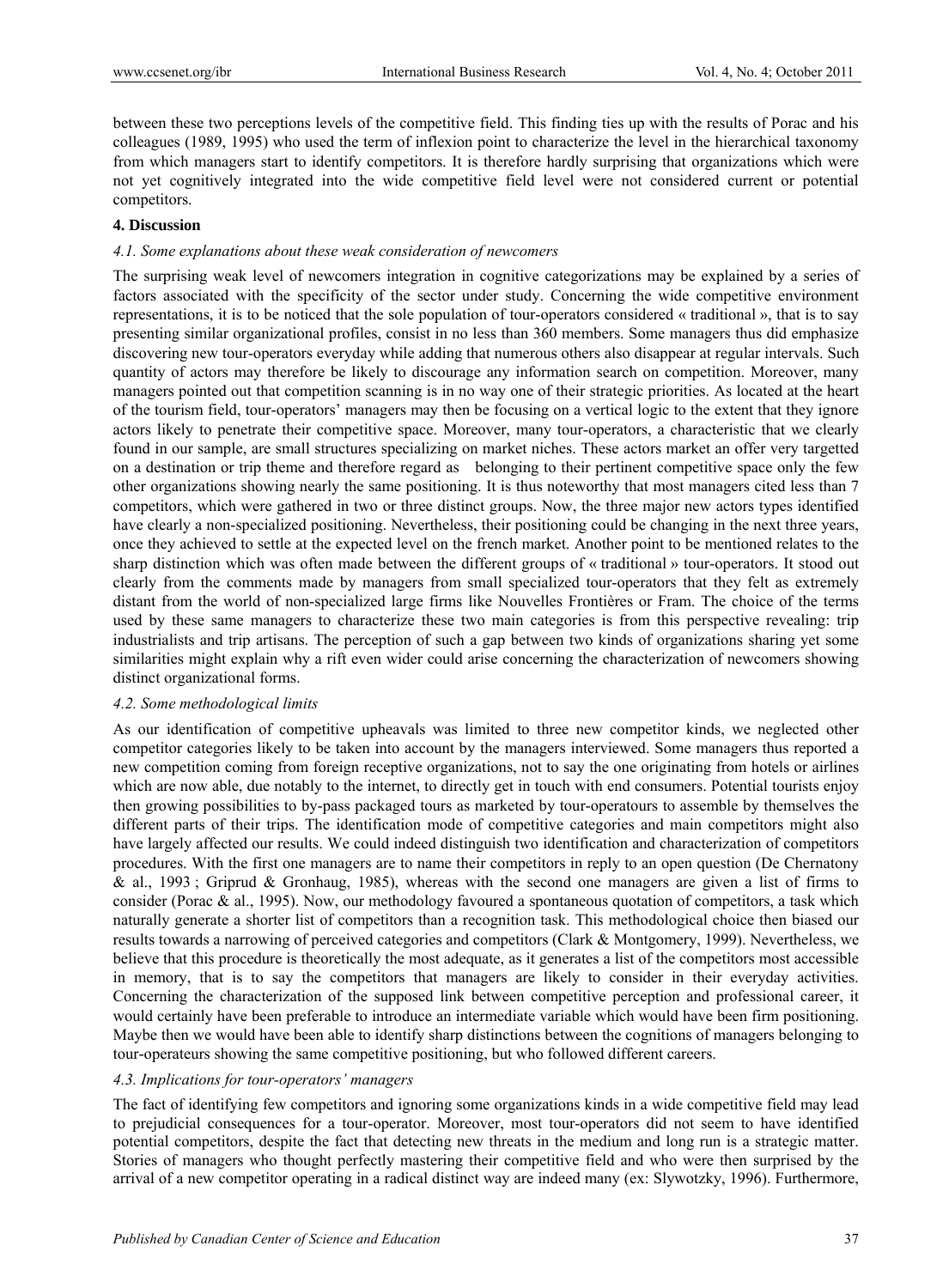cognitive inertia, by limiting the understanding degree of environmental modifications, is likely to impede organizational change. Tour-operators' managers should be in the first place aware that their mental models based on historic categories are probably inadequate representations in a moving environment. They should then periodically get into individual and collective reflection processes in order to consider to which extent their hypothesis and beliefs about their competitive environment give them a viable base on which they can build efficient strategies (ex: Bowman & Johnson, 1992 ; Huff, 1990 ; Mitroff, 1988). Their individual cognitions might then be enhanced or even surpassed by an active and regular search of diverse visions and by the adoption of formal decision making processes aimed at identifying and characterizing competitors. Tour-operators could also recruit more managers coming from sectors not linked with the tourism field (Barr et al., 1992; Nystrom et Starbuck, 1984). Managers should also focus more on their competitors as they are defined by consumers (Clark & Montgomery, 1999). Competitors in our data tended indeed to be described in terms of supply side attributes like product specificity or integration in the tourism field. Now, it is not clear whether potential consumers of packaged tours will not regard as competitors a large-scale distributor and a « traditional » tour-operator specializing on a particular destination.

## *4.4. Research perspectives*

If our study focused on the competitive cognitions of managers working in « traditional » tour-operators regarding new actors, it would also be instructive to enlighten the competitive cognitions of managers coming from these new entities. We may indeed wonder whether they consider « traditional » tour-operators competitors, or whether they have also the tendency to restrict their competitive space to the sole companies showing similar organizational profiles. Some exploratory interviews with managers working in only-web based organizations lead us to think that this last proposition would be confirmed. We should also broaden the scope of our study in order to explain the nature of the environmental changes which trigger cognitive adjustments. It would thus be possible to asses to which extent the type, the intensity or the rhythm of competitive modifications affect cognitive categorizations, and how new environmental information are processed. Environmental changes perceived as negative, drastic or sudden will indeed probably result in cognitive models adjustments different from those emanating from positive, gradual and minor changes (Dutton, 1993). To be able to answer these questions subsequent studies should favour longitudinal designs combining a higher sophistication of analytical methods and larger sample sizes (Hodgkinson, 1997).

#### **References**

Abrahamson, E. & Fombrun, C.J. (1994).Macrocultures: Determinants and Consequences. *Academy of Management Review*, 19 (4).: 728-755.

Barney, J.B., & Hoskisson, R.E. (1990).Strategic Groups: Untested assertions and research proposals. *Managerial and Decision Economics*, 11: 187-198. doi:10.1002/mde.4090110306, http://dx.doi.org/10.1002/mde.4090110306

Barr, P.S., Stimpert, J.L. & Huff, A.S. (1992).Cognitive Change, Strategic Action and Organizational Renewal. *Strategic Management Journal*, 13 (Special Issue: Summer).: 15-36.

Bartunek, J.M. (1984).Changing interpretative schemes and organizational restructuring: the example of a religious order. *Administrative Science Quaterly*, 29: 355-372. doi:10.2307/2393029, http://dx.doi.org/10.2307/2393029

Bowman, C., & Johnson, G. (1992).Surfacing Competitive Strategies*. European Management Journal*, 10(2).: 210-219. doi:10.1016/0263-2373(92)90071-B, http://dx.doi.org/10.1016/0263-2373(92)90071-B

Calori, R., Johnson, G., & Sarnin P. (1994).CEOs' cognitive maps and the scope of the organization. *Strategic Management Journal*, 15: 437-457. doi:10.1002/smj.4250150603, http://dx.doi.org/10.1002/smj.4250150603

Calori, R., Johnson, G., & Sarnin, P. (1992).French and British Top Managers' Understanding of the Structure and the Dynamics of their Industries: A Cognitive Analysis and Comparison. *British Journal of Management*, 3: 61-78. doi:10.1111/j.1467-8551.1992.tb00036.x, http://dx.doi.org/10.1111/j.1467-8551.1992.tb00036.x

Caves, R. & Porter, M.E. (1977).From entry barriers to mobility barriers. *Quaterly Journal of Economics*, 91: 421-41. doi:10.2307/1885416, http://dx.doi.org/10.2307/1885416

Clark, B.H., & Montgomery, D.B. (1999).Managerial Identification of Competitors. *Journal of Marketing*, 63: 67-83. doi:10.2307/1251776, http://dx.doi.org/10.2307/1251776

Collins, A.M., & Loftus, E.F. (1975).A spreading-activation theory of semantic processing. *Psychological Review*, 82: 407-428. doi:10.1037/0033-295X.82.6.407, http://dx.doi.org/10.1037/0033-295X.82.6.407

Cool, K. (1985).*Strategic group formation and strategic group shifts: A longitudinal analysis of the US pharmaceutical industry. 1963-82*, PhD Dissertation, Purdue University.

Daniels, K., de Chernatony, L., & Johnson, G.. (1993).*Mapping Managers' Mental Models of Competitive Industry Structures*. Paper presented to the Occupational Psychology Conference, Brighton.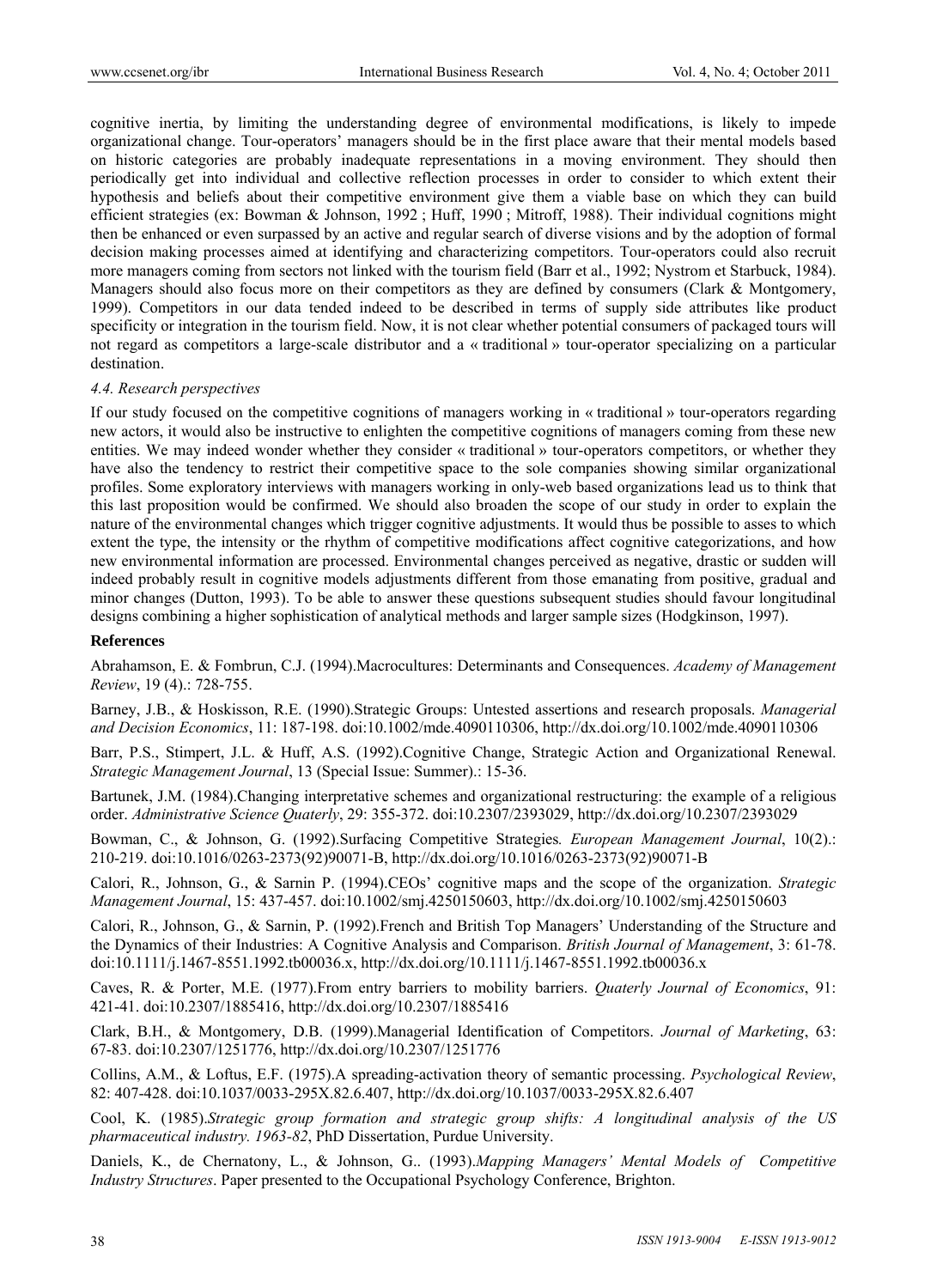De Chernatony, L., Daniels, K., & Johnson, G. (1993).A cognitive perspective on managers' perceptions of competition. *Journal of Marketing Management*, 10: 373-381. doi:10.1080/0267257X.1993.9964246, http://dx.doi.org/10.1080/0267257X.1993.9964246

Dutton, J.E. (1993).Interpretations on automatic: A different view of Strategic issue diagnosis. *Journal of Management Studies*, 30: 339-357. doi:10.1111/j.1467-6486.1993.tb00308.x, http://dx.doi.org/10.1111/j.1467-6486.1993.tb00308.x

Dutton, J.E., & Jackson, S.E. (1987).Categorizing strategic issues: Links to organizational action. *Academy of Management Review*, 12: 76-90.

Easton, G., Burrell, G., Rothschild, R., & Shearman C. (1993).*Managers and Competition*. Oxford: Blackwell.

Eden, C., & Radford, J. (1990).*Tackling Strategic Problems: The Role of Group Decision Support*. London: Sage.

Fahey, L., & Narayanan, V.K. (1989).Linking changes in revealed causal maps and environmental change: An Empirical Study. *Journal of Management Studies*, 26: 361-378. doi:10.1111/j.1467-6486.1989.tb00734.x, http://dx.doi.org/10.1111/j.1467-6486.1989.tb00734.x

*Fiegenbaum, A., & Thomas, H. (1988).*Attitudes toward risk and the risk-return paradox: prospect theory explanation, *Academy of Management Journal, 31: 85-106.* doi:10.2307/256499, http://dx.doi.org/10.2307/256499

Fiske, S. & Taylor, S. (1984).*Social Cognition*. Addison-Wesley: USA.

Fletcher, K.E., & Huff, A.S. (1990).Strategic argument mapping: A study of strategy reformulation at AT&T. In A.S. Huff (Ed.), *Mapping Strategic Thought*: 165-193. Chichester: Wiley.

Gammack, J.G. (1987).*Modelling Expert Knowledge Using Cognitively Compatible Structures*. In The Proceedings of the Third International Expert Systems Conference, Learned information: Oxford.

Ginsberg, A. (1990).Connecting diversification to performance: A socio-cognitive approach. *Academy of Management Review*, 15: 514-535.

Grisprud, G., & Gronhaug, K. (1985).Structure and strategy in grocery retailing: A sociometric approach. *Journal of Industrial Economics*, 33: 339-347. doi:10.2307/2098541, http://dx.doi.org/10.2307/2098541

Gronhaug, K., & Falkenberg, J.S. (1989).Exploring strategy perceptions in changing environments. *Journal of Management Studies*, 26: 349-359. doi:10.1111/j.1467-6486.1989.tb00733.x, http://dx.doi.org/10.1111/j.1467-6486.1989.tb00733.x

Gunz, H. (1989).The dual meaning of managerial carrers: Organisational and individual levels of analysis. Journal of Management Studies, 26(3).: 225-250. doi:10.1111/j.1467-6486.1989.tb00726.x, http://dx.doi.org/10.1111/j.1467-6486.1989.tb00726.x

Hambrick, D.C., & Mason, A.C. (1984). Upper echelons: The organization as a reflection of its top management. *Academy of Management Review*, 9: 193-206.

Hannan, M.T., & Freeman. J.H. (1989).*Organizational Ecology*. Harvard University Press, Cambridge: MA.

Harrigan, K. (1983).*An application for clustering for strategic group analysis*. Working Paper, Columbia University, New York.

Hatten, K.J., & Hatten, M.L. (1987).Strategic groups, Asymmetrical Barriers and Contestability. Strategic Management Journal, 8(4).: 329: 342.

Hatten, K., Schendel, D., & Cooper, A. (1978).A strategic model of the U.S. brewing industry: 1952-1971. *Academy of Management Journal*, 21: 592-610. doi:10.2307/255702, http://dx.doi.org/10.2307/255702

Hawes, M.J., & Crittenden, F.W. (1984).A taxonomy of competitive retailing strategies, *Strategic Management Journal*, 5: 275-87. doi:10.1002/smj.4250050307, http://dx.doi.org/10.1002/smj.4250050307

Hodgkinson, G.P. (1997a).Cognitive Inertia in a turbulent market: the case of UK residential estate agents. *Journal of Management Studies*, 34 (6).: 921-940. doi:10.1111/1467-6486.00078, http://dx.doi.org/10.1111/1467-6486.00078

Hodgkinson, G.P. (1997b).The Cognitive Analysis of Competitive Structure: A Review and Critique. *Human Relations*, 50 (6).: 625-654. doi:10.1177/001872679705000601, http://dx.doi.org/10.1177/001872679705000601

Hodgkinson, G., & Johnson, G. (1994).Exploring the Mental Models of Competitive Strategists: The case for a processual approach. *Journal of Management Studies,* 31 (4).: 525-551. doi:10.1111/j.1467-6486.1994.tb00629.x, http://dx.doi.org/10.1111/j.1467-6486.1994.tb00629.x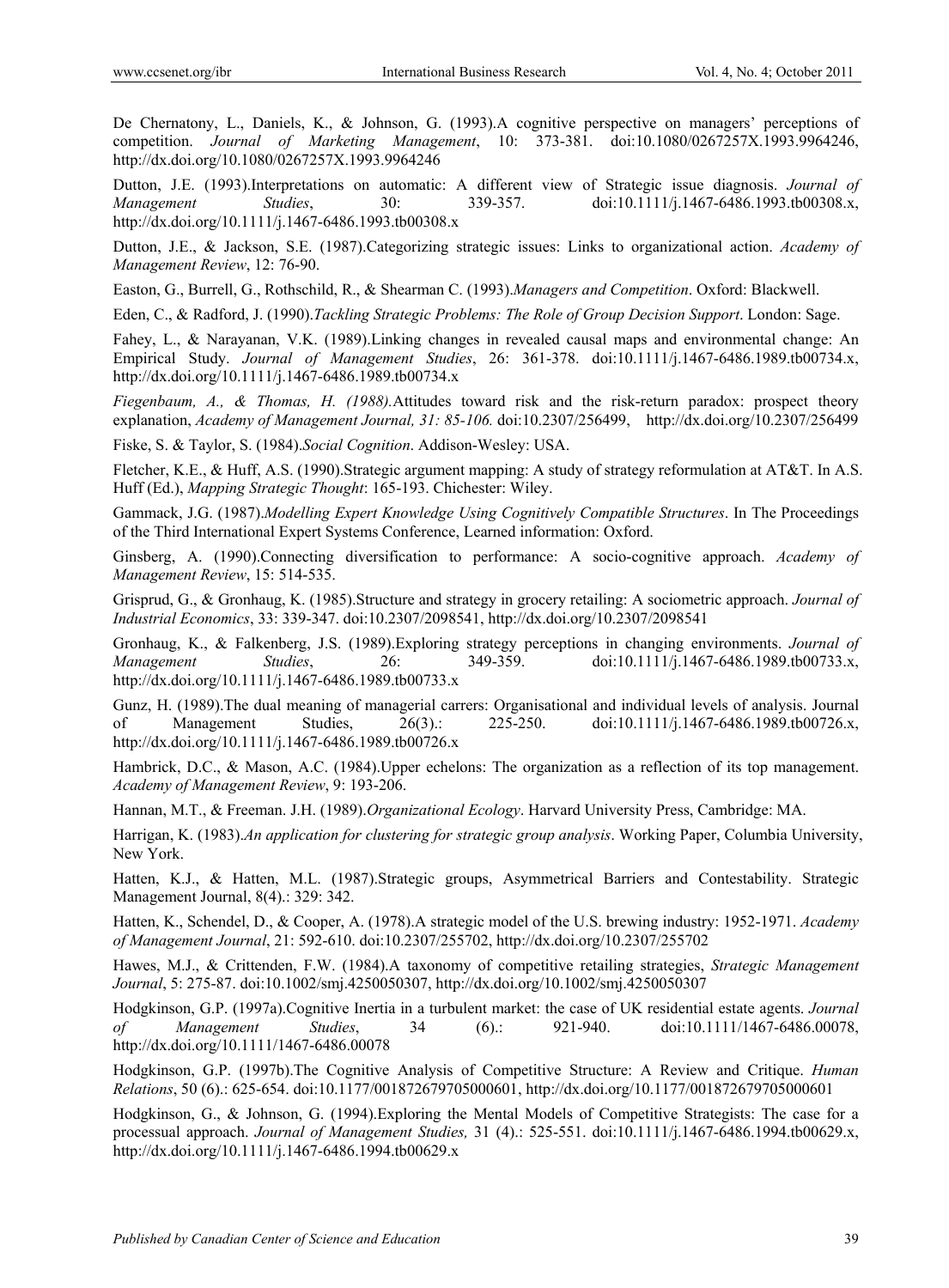Holland, J.H., Holyoack, K.J., Nisbett, R.E., & Thagard, P.R. (1986).*Induction: Processes of inference, learning, and discovery*. Cambridge, MA: MIT Press.

Huff, A.S., & Schwenck, C. (1990).Bias and sensemaking in good times and bad. In A.S. Huff (Ed), *Mapping Strategic Thought*: 81-108. Chichester: Wiley.

Hunt, M.S. (1972).*Competition in the major home appliance industry, 1960-1970,* Unpublished doctoral dissertation, Harvard University.

James, G.E. (2000).Industry-Level Learning and the Social Construction of Recipes. In A.S.

Johnson, P., Daniels, K., & Asch, R. (1998).Mental Models of Competition. In C. Eden & J.C. Spender (Eds), *Managerial and Organizational Cognition: Theory, Methods and Research*: 130-146. London: Sage Publications.

Johnson, G. (1988).Re-Thinking Incrementalism. *Strategic Management Journal*, 9: 75-91. doi:10.1111/10.1002/smj.4250090107, http://dx.doi.org/10.1002/smj.4250090107

Kelly, G.A. (1955). *The Psychology of Personal Constructs*. New York: Norton.

Kahneman, D., & Tversky, A. (1973).On the psychology of prediction. *Psychological Review*, 80: 237-257. doi:10.1037/h0034747, http://dx.doi.org/10.1037/h0034747

Kiesler, S., & Sproull, L. (1982).Managerial response to changing environments: Perspectives on problem sensing from social cognition. *Administrative Science Quaterly*, 27: 548-570. doi:10.2307/2392530, http://dx.doi.org/10.2307/2392530

Lant, T.K., Milliken, F.J., & Batra, B. (1992).The role of managerial learning and interpretation in strategic persistence and reorientation, An empirical exploration. *Strategic Management Journal*, 13(8).: 585-608. doi:10.1002/smj.4250130803, http://dx.doi.org/10.1002/smj.4250130803

Lawrence, P.R., & Lorsch, J.W. (1967).*Organizations and Environment: Managing Differenciation and Integration*. Boston, MA: Graduate School of Administration, Harvard University.

Levenhagen, M., Porac, J.F., & Thomas, H. (1993).Emergent Industry Leadership and the selling of technological visions: A social Constructionist View. In J. Hendry, G. Johnson & J. Newton (Eds.), *Strategic Thinking: Leadership and the management of change*: 69-87, Chichester: Wiley.

Lyles, M.A., & Schwenk, C. (1992).Top Management, Strategy and Organizational Knowledge Structure. *Journal of Management Studies*, 29 (2).: 155-174. doi:10.1111/j.1467-6486.1992.tb00658.x, http://dx.doi.org/10.1111/j.1467-6486.1992.tb00658.x

Mitroff, I. (1988).Crisis Management: Cutting through the Confusion. Sloan Management review, 29: 15-20.

Murphy, G.L., & Wright, J.C. (1984).Changes in Conceptual Structure with Expertise: Differences between real-world experts and novices*. Journal of Experimental Psychology: Learning, Memory and Cognition*, 10(1).: 144-155. doi:10.1037/0278-7393.10.1.144, http://dx.doi.org/10.1037/0278-7393.10.1.144

Narayanan, V.K., & Kemmerer, B. (2001).*The cognitive perspective on Strategic Management: Contributions, Challenges and Implications*. Paper presented at the 2001 Academy of Management Annual Meeting, Washington, D<sub>C</sub>

Narayanan, V.K., & Fahey, L. (1990).Evolution of revealed causal maps during decline: A case study of Admiral. In A.S. Huff, *Mapping Strategic Thought*: 109-133. Chichester: Wiley.

Newman, H. (1978).Strategic Group and The Structure Performance Relationship. *Review of economics and Statistics*, 60: 417-427. doi:10.2307/1924167, http://dx.doi.org/10.2307/1924167

Nystrom, P.C. & Starbuck, W.H. (1984).To Avoid Organizational Crisis: Unlearn. *Organizational Dynamics, Spring*, 53-65. doi:10.1016/0090-2616(84)90011-1, http://dx.doi.org/10.1016/0090-2616(84)90011-1

Oster, S. 1982. Intraindustry structure and the ease of strategic change. *Review of economics and Statistics*, 64: 376-83. doi:10.2307/1925935, http://dx.doi.org/10.2307/1925935

Peteraf, M., & Shanley, M. (1997).Getting to know you: a theory of strategic group identity. *Strategic Management Journal*, 18 (Summer Special Issue).: 165-186.

Porac, J.F., Thomas, H., Wilson, F., Paton, D., & Kanfer, A.. 1995. Rivalry in the industry model of Scottish Knitwear producers. *Administrative Science Quaterly*, 40: 203-227. doi:10.2307/2393636, http://dx.doi.org/10.2307/2393636

Porac, J.F., & Thomas, H., (1990).Taxonomic Mental Models in Competitor Definition. *Academy of Management Review*, 15 (2).: 224-240.